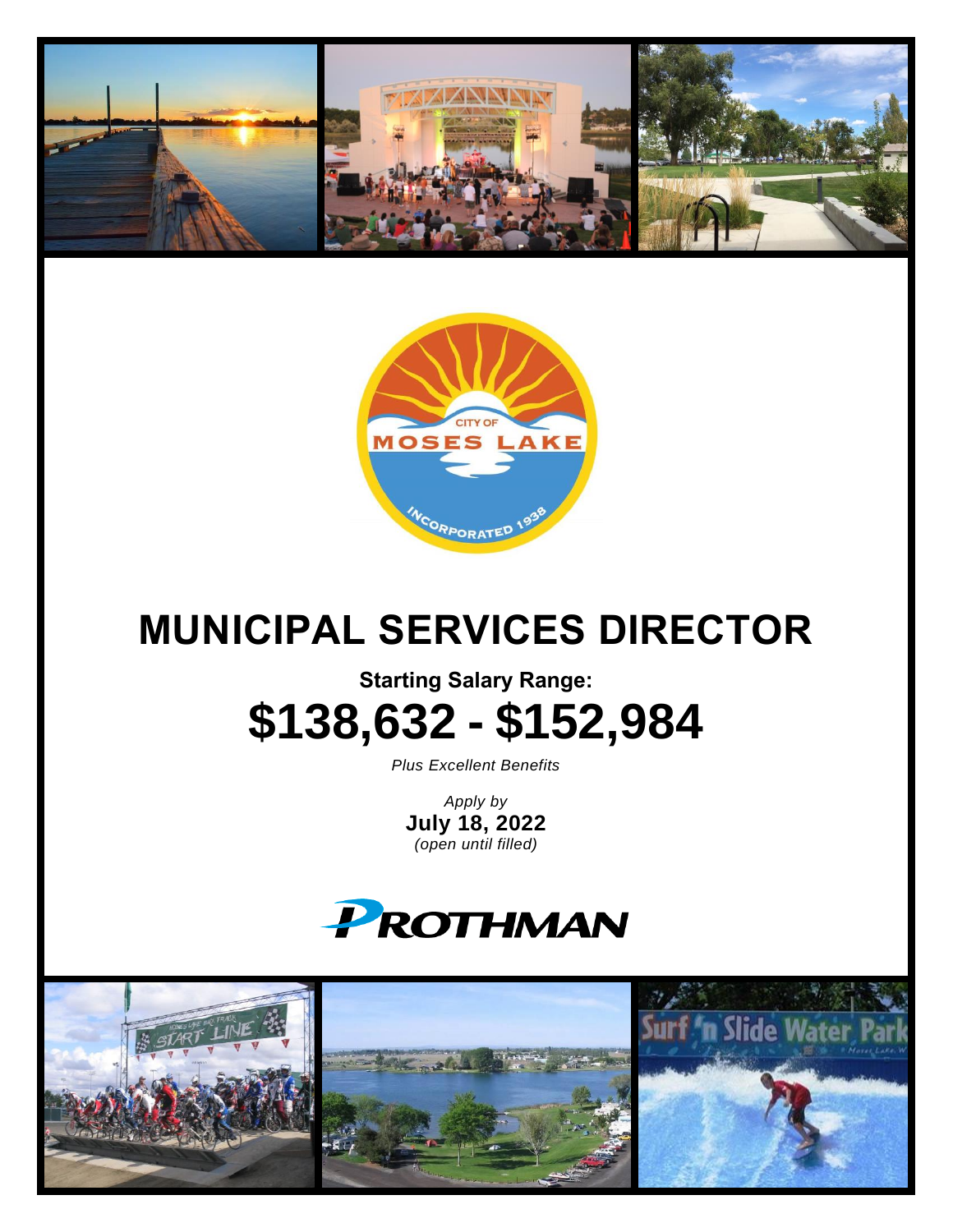### **C I T Y O F M O S ES L A K E , W A S H I N G T O N ♦ M U N I C I P A L S E R V I C E S D I R E C T O R**

### **MOSES LAKE, WASHINGTON**



Moses Lake, Washington, is situated on the shores of the lake that inspired its name and it is centrally located between Seattle and Spokane on Highway 1-90

between fields of agriculture, freshwater lakes and popular recreational destinations. The area enjoys on average 300 sunny days a year and recreational opportunities abound with world-class fishing, hunting, biking, hiking, camping, golf, boating, ballooning and hydro races. Moses Lake is situated in central Washington State in an outdoor recreation mecca. Moses Lake is the lake that shares the City's name and many visitors come to enjoy water sports activities on Moses Lake. The lake has 120 miles of shoreline, covering 6,500 acres, and is one of the largest natural freshwater lakes in the state.

The Surf 'n Slide Water Park is also a top attraction for Moses Lake and it is considered the state's premier outdoor aquatic center. The water park is open from Memorial Day through Labor Day, and the main features are the 200-foot water slides, the lazy river, the surfing simulator, the beach and bay swimming area, and sand volleyball courts.

Moses Lake is host to several festivals and other community events throughout the year, such as tournament league baseball, Moses Lake Rodeo Roundup, and the Moses Lake Spring Festival. Held over Memorial Day weekend, this festival kicks off the summer tourist season. Entertainment includes live music performances, a Kiddie Parade, a Grand Moonlight Parade, carnival-style rides and games, a car show and a basketball tournament. Moses Lake is also home to the Grant County Fairgrounds which hosts an annual fair, as well as other events throughout the year.





Moses Lake's history is rooted in its place in aviation history as the city grew up around the former Larson Airforce Base which is now the Grant County International Airport. Moses Lake also has a backbone economic base in agriculture, and it is still known for its fresh tree fruit and a variety of crops associated with the food processing industry.

Manufacturing and technology have become important to the local economy as several companies have moved to the area, including Aerotec, REC and Chemi-con, complementing the Boeing presence at the Port of Moses Lake/Grant County International Airport.

The Port of Moses Lake operates the Grant County International Airport, one of the largest airports in the western United States. The airport is now a world class heavy jet training and testing facility that has been used by the Boeing Company, the U.S. Military, and many air carriers from around the world.

The Moses Lake School District has ten elementary schools, three middle schools, one high school, the Real World Academy (a "maker's" high school) in development and a technical skills center, which together offer a high quality of teaching and many extra-curricular activities to its students. Moses Lake is also home to Big Bend Community College which provides higher education opportunities for the region and enrolls over 4,000 students a year. Recent investments in the BBCC campus and its programs make it one of the top community colleges in the state.

Moses Lake has a growing arts and culture scene fueled by Columbia Basin Allied Arts based at Big Bend Community College, the Moses Lake Museum and Arts Center, and designs on a revitalized downtown/creative district.

ROTHMAN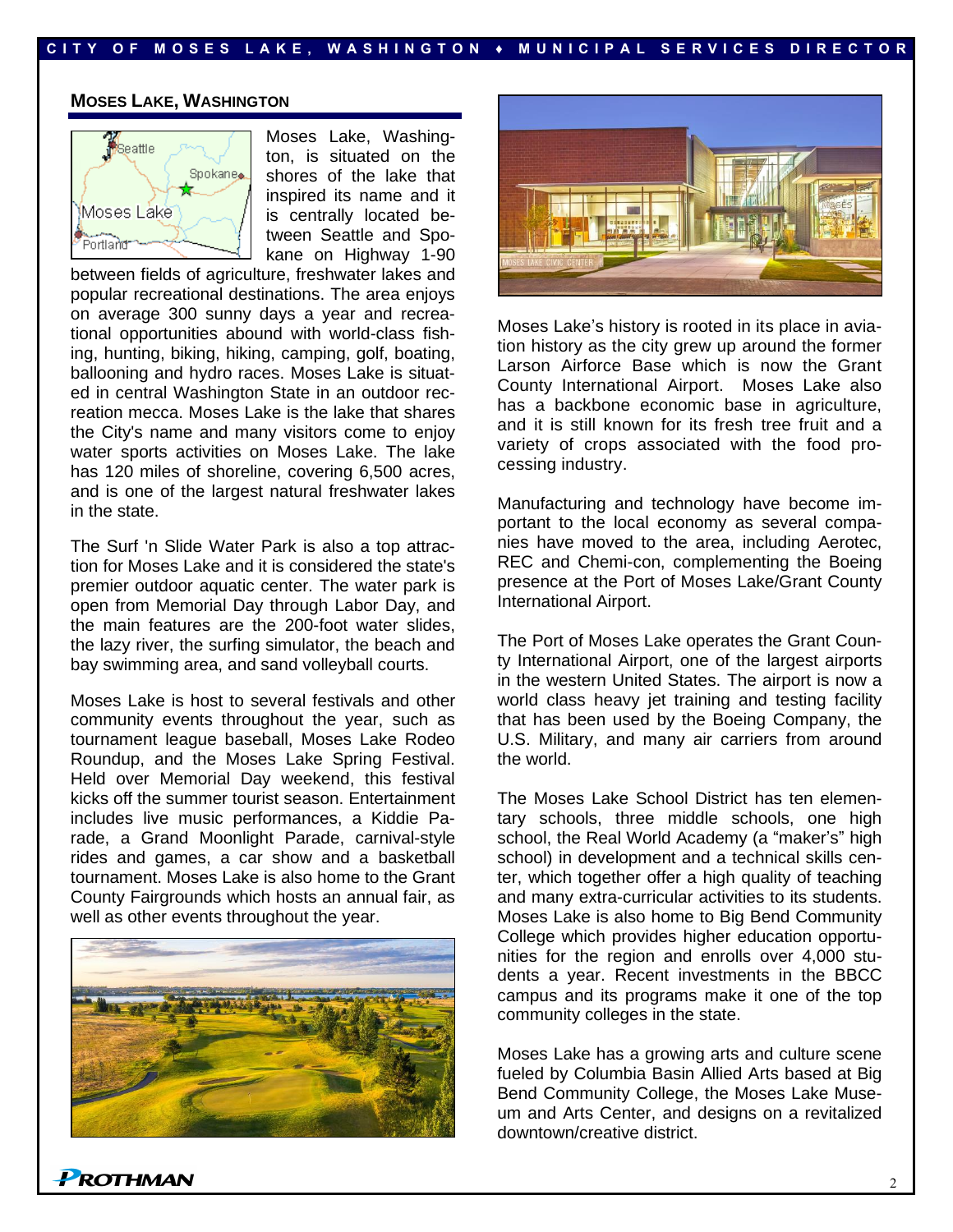### **THE CITY**

The City of Moses Lake was incorporated in 1938. Its current population is estimated at 25,146 and it is the largest city in Grant County. Moses Lake has a council-manager form of government. Seven council members are elected by the voters and represent the entire community and the Mayor is elected by the council members. The City Manager is appointed by the City Council. The City Manager is responsible for general administrative oversight of the city government consistent with City Council policy and directives. The City Manager also oversees the budget adopted by the City Council and all personnel matters.

City departments include: Administration, Finance, Community Development, Municipal Services (includes Public Works and Engineering), Parks & Recreation, Police, Fire, Human Resources, Municipal Court and Utilities (includes water, sewer, storm water, garbage and ambulance). Moses Lake's budget for 2022 is \$83,623,444 with a General Fund of \$30,949,916. The City employs 232 regular FTE's and over 200 seasonal workers. The City of Moses Lake Civic Center opened its doors in January 2012. The building includes City Administration, Finance, Utilities, and the Moses Lake Museum & Art Center. Facilities available for public use in the Civic Center are the Civic Center Auditorium, Council Chambers, and the Avenue. The Avenue is designed to provide a social gathering place for before/after meetings, events, and art shows. The Civic Center is located at the nineacre Civic Center Park which includes an open park area, picnic tables, the WSU Grant/Adams Master Gardeners Drought-Tolerant Demonstration Garden area, the Civic Center Annex (former City Hall), the Moses Lake Public Library, and the Chamber of Commerce building.

The Moses Lake Parks & Recreation Department operates an extensive park system that features numerous recreational sites and programs. Facilities include the Surf 'n Slide Water Park, the Moses Lake Museum & Art Center, Cascade Campground, boat launches, playing fields, picnic shelters, an ice rink, a roller skating rink, a recreation center, an athletic complex, a remote control track, a skate park, and the Centennial Amphitheater. The amphitheater features a casual grassy bowl seating area and spectators enjoy the view, performances and shows with the lake serving as a beautiful backdrop.

### **THE DEPARTMENT & POSITION**

The Municipal Services Department governs two divisions: Public Works and Engineering. Public Works is comprised of six divisions including Building Maintenance, Equipment Rental, Stormwater, Street, Wastewater, and Water. The Engineering division includes City Engineering and Development Engineering. The Municipal Services Department operates with 74 FTEs on a 2022 budget (operating and capital) of \$36.5 million.

Under the direction of the City Manager, the Municipal Services Director serves as a strategic member of the City's Leadership team and oversees the Municipal Services Department which provides the City's water, wastewater, fleet, street, storm, building maintenance, engineering services, and oversees the City's municipal airport. This position ensures that Moses Lake is preparing for its next phase of development by leading the identified divisions in partnership with the city leadership team, City manager, City Council, and community consistent with local, state, and federal law. This position has direct supervision over the City Engineer, Development Engineering Manager, Public Works Division Director/Superintendent, and Contract Coordinator.

For a full job description, please view the attachment found [here.](https://www.prothman.com/JobFiles/2973/Moses%20Lake%20Municipal%20Services%20Director%20Profile%20Final%20compressed%20JobDescriptionUnderReview.pdf)



## *PROTHMAN*